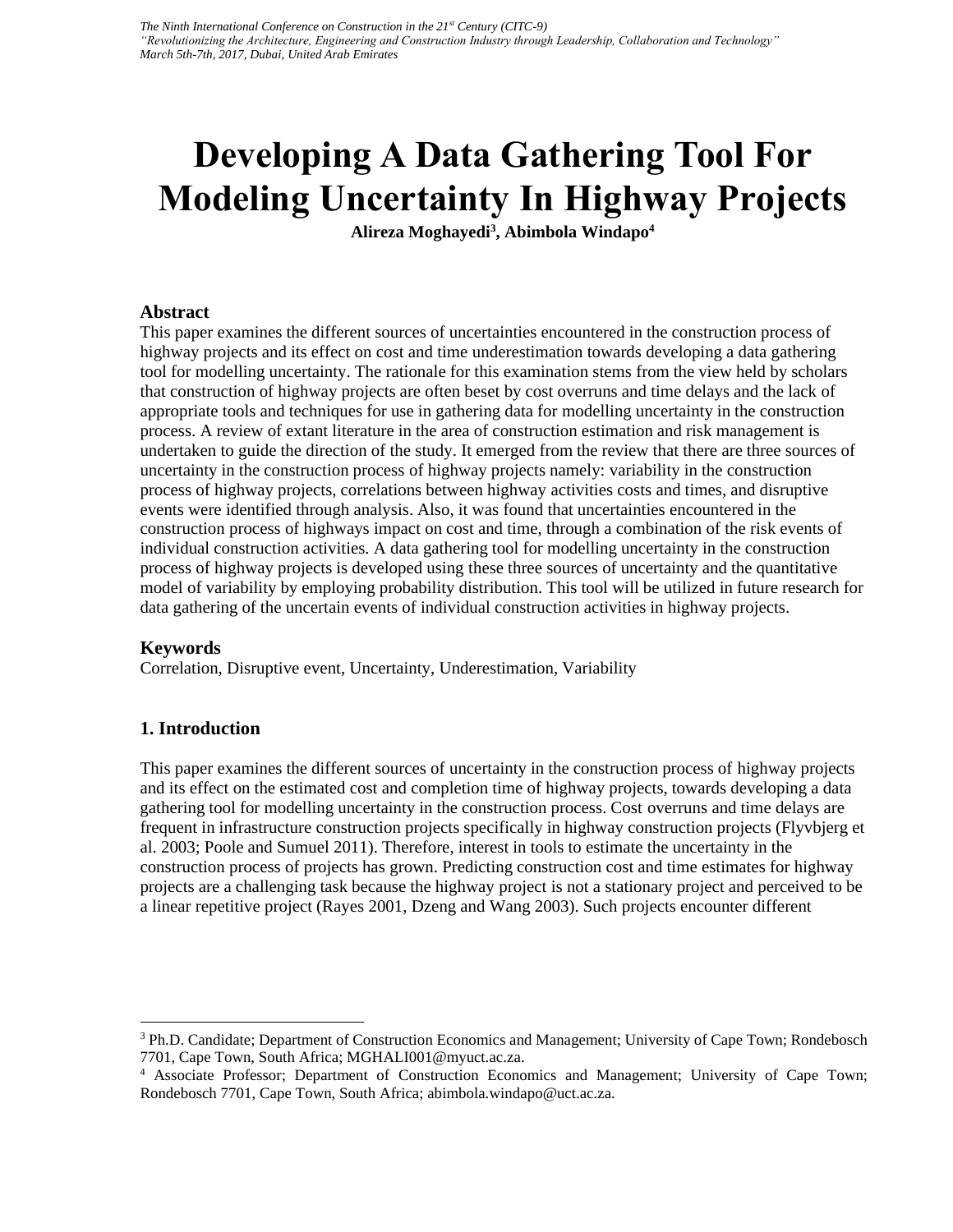conditions and environments at different geographic locations. These subject the highway projects to uncertainties, particularly in the early stages when very limited information about the project is available (Okmen and Oztas 2010). As a highway project progresses, more data becomes available to allow costs and times to be estimated to a greater degree of accuracy (European Commission DG 2008).

The actual cost of construction and time of a highway project is affected by many variables and uncertainties that can influence the estimated cost significantly during the construction process (Flyberg et al. 2003). However, most of the tools and techniques used for gathering data on the uncertainty in the construction process do not appropriately capture the risks and uncertainties involved (Flyberg et al. 2007; Anderson 2007). The focus of this research is on the examination of the different sources of uncertainties encountered in the construction process of highway projects and its effect on cost and completion time, towards developing a data gathering tool, which captures uncertainty on the projects. To do this, the paper will first of all outline the primary sources of uncertainty encountered in the construction process of highway projects and its effect on estimated cost and completion time, thereafter, it presents the results of a literature survey into the existing tools used for gathering data on the uncertainties encountered in the construction process of highway projects and their associated advantages and disadvantages. Finally, it proposes an appropriate tool that can be used in data gathering for modelling uncertainties on construction projects.

# **2. Overview of Sources of Uncertainty Encountered in the Construction Process and its Effect on Estimated Cost and Completion Time**

#### **2.1 Sources of Uncertainty**

The three sources of uncertainty in the highway project are further described in the following subsections:

#### **2.1.1 Variability in construction process of highway project**

The variability in the construction process is the change in an activity cost variable and time variable under normal conditions. When an operation is repeated, the construction cost and time of the activity changes from one repetition to another (Moret and Einstein 2016). Variability is applied to three highway structures: Variability in Earthworks: Variability of cost and time in cut(excavation) activities in five different type of excavation namely: Silt, soft soil, hard soil, rock (mechanical), rock (blasting) and Variability of cost and time in filling activities; Variability in Bridges: Variability of cost and time of three methods of bridges namely: Culvert, precast, and cast-in-place beams/decks; and Variability in Paving: Variability cost and time in different layers of paving namely: Subgrade, Subbase, Base, and Surface. These variabilities are modeled after Fewings (2013) with probability distributions: the lognormal distribution for the variability in cost variables and the triangular distribution for the variability in time variables.

#### **2.1.2 Costs and times correlation in highway project**

Costs and times correlation are the relationships between costs and times of two highway structures and activities expressed with correlation. In the construction process of the repetitive project such as highway construction project, the construction cost and time of the activity change from one repetition to the other (Bakhshi and Touran 2012), hence different types of correlations between each construction activity and structure are identified. The following relationships between construction costs and times of highway structures and/or activities are documented in literature (Moret and Einstein 2012a): Correlation between the costs/periods of a repeated activity in a structure at the same segment; Correlation between the costs/times of the same activities in same structure at different segments; Correlation between the cost and time of the same activity in a structure; Correlation between the cost and time of the same activity in a structure; Correlation between the costs/times of different activities in a structure; Correlation between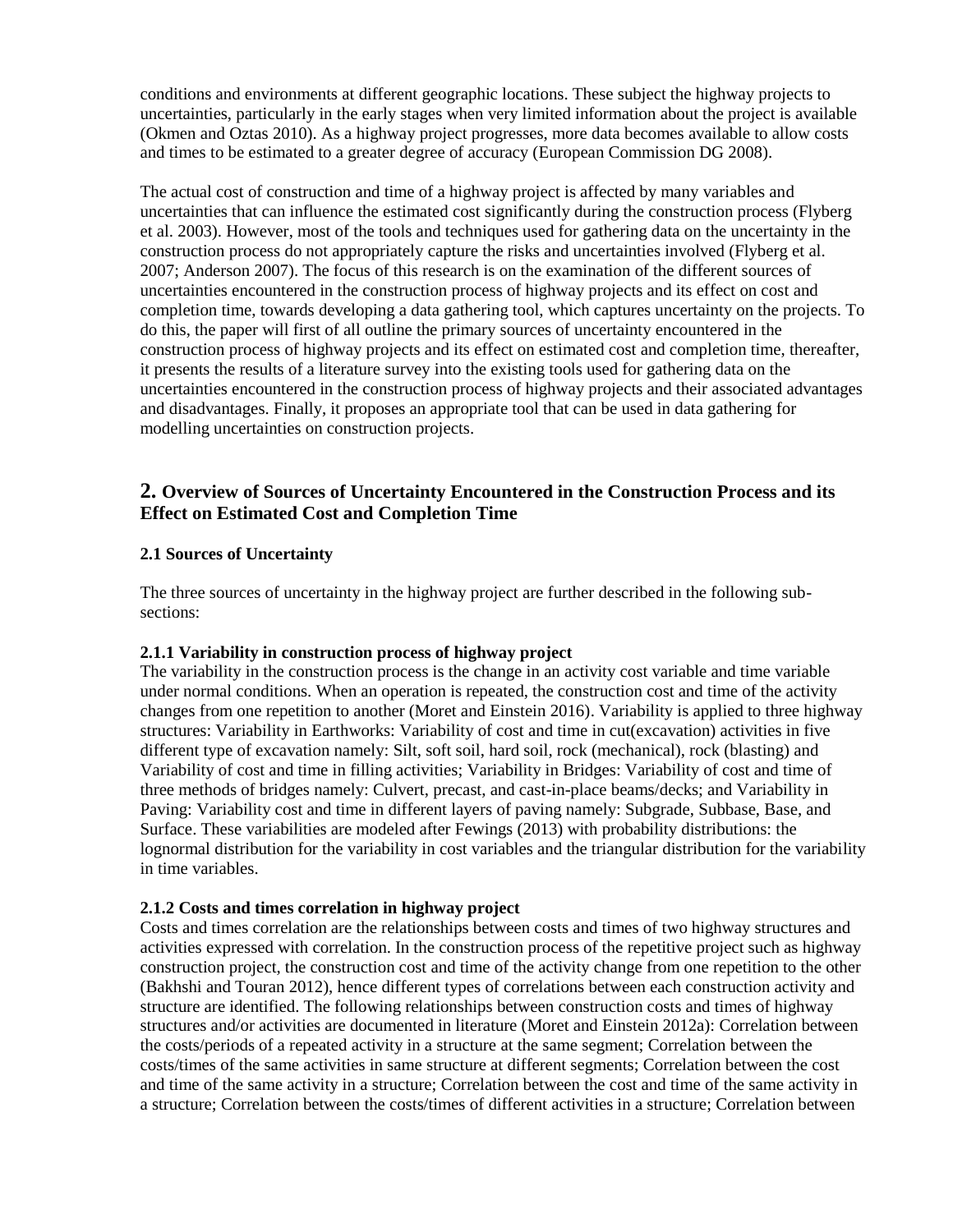the cost/times of operations in adjacent structures; and the Correlation between the costs/times of adjacent structures.

The correlation with the largest impact will be analyzed further and modeled with the NORTA (NORmal-To-Anything) method.

## **2.1.3 Disruptive event**

A disruptive event is an event with a low probability of occurrence and massive impact on cost and time (Howick et al. 2010). Five major sources of disruptive events are considered in this uncertainty model namely: Technical, Economic, Political, Legal, and Environmental. The occurrence of a disruptive event is modeled at every unit of highway activity. If on the one hand, the disruptive event occurs, the cost and time impact of the disruptive event on the construction are also modeled. The occurrence or nonoccurrence of these events are modeled with a simple random number generation. Disruptive events are modeled with triangular distribution (Moret and Einstein 2011), which is used to generate the cost and time impacts of the disruptive events. These cost and time impacts are added to the initial cost and time of highway activity.

## **2.2 The Effect of Uncertainty on Estimated Construction Cost and Completion Time**

Typically, in the estimation of highway projects, several variables are not known since highway construction projects are populated by uncertainties. It is an opportunity if it has a positive impact, a threat if it has an adverse impact on the project objectives (Kurowicka and Cooke 2006). A different source of uncertainty has different impacts on infrastructure construction cost and time and their cumulative impact cause significant variations in estimated construction cost and completion time of infrastructure projects (Moret, and Einstein 2016).

# **3. Tools and Techniques Used for Data Gathering on the Uncertainties Encountered in the Construction Process**

Most available data gathering tools/techniques [Three Point Estimating, Analogous Estimating, Expert Judgment Estimating, Parametric Model Estimating, Published Data Estimating, Reserve Analysis, Vendor Bid Analysis, and Bottom-up Analysis] do not capture the uncertainty in construction project (Poole and Samuel 2011; WSDOT 2012). These conventional cost and time estimating techniques provide the finest scenario assessment, which is rarely the case in practice. In additional, the current approaches to modeling risk and uncertainty such as Anticipated Final Cost, Cost Planning Model, Schedule Risk Analysis, Quantitative Risk Assessment Model contain two limitations. First, the reliance on modeling risks without an in-depth understanding of the construction process of infrastructure project that does not ensure that all uncertainties in the construction process are captured. Second; modeling only risks rather than capture the cumulative effect of different sources of uncertainty in construction cost and time of highway projects (Moret, and Einstein 2012).

## **4. Proposed Tool that can be used in Gathering Data for Modelling Uncertainty**

To overcome these limitations, the researcher has developed a simulation tool that models the highway construction as a sequence of primary structures in highway projects. An advanced feature of this tool is the capacity of identifying and modeling different sources of uncertainty in highway projects and capturing their cumulative impacts on cost and time of highway projects. The highway uncertainty model simulates the construction processes of every single activity of highway construction to the entire project based on the different sources of uncertainty. These are modeled jointly through each highway activity by using the probability distributions to model the impact of cost and time. The construction model of highway and uncertainty model will be integrated into the simulation program to consider different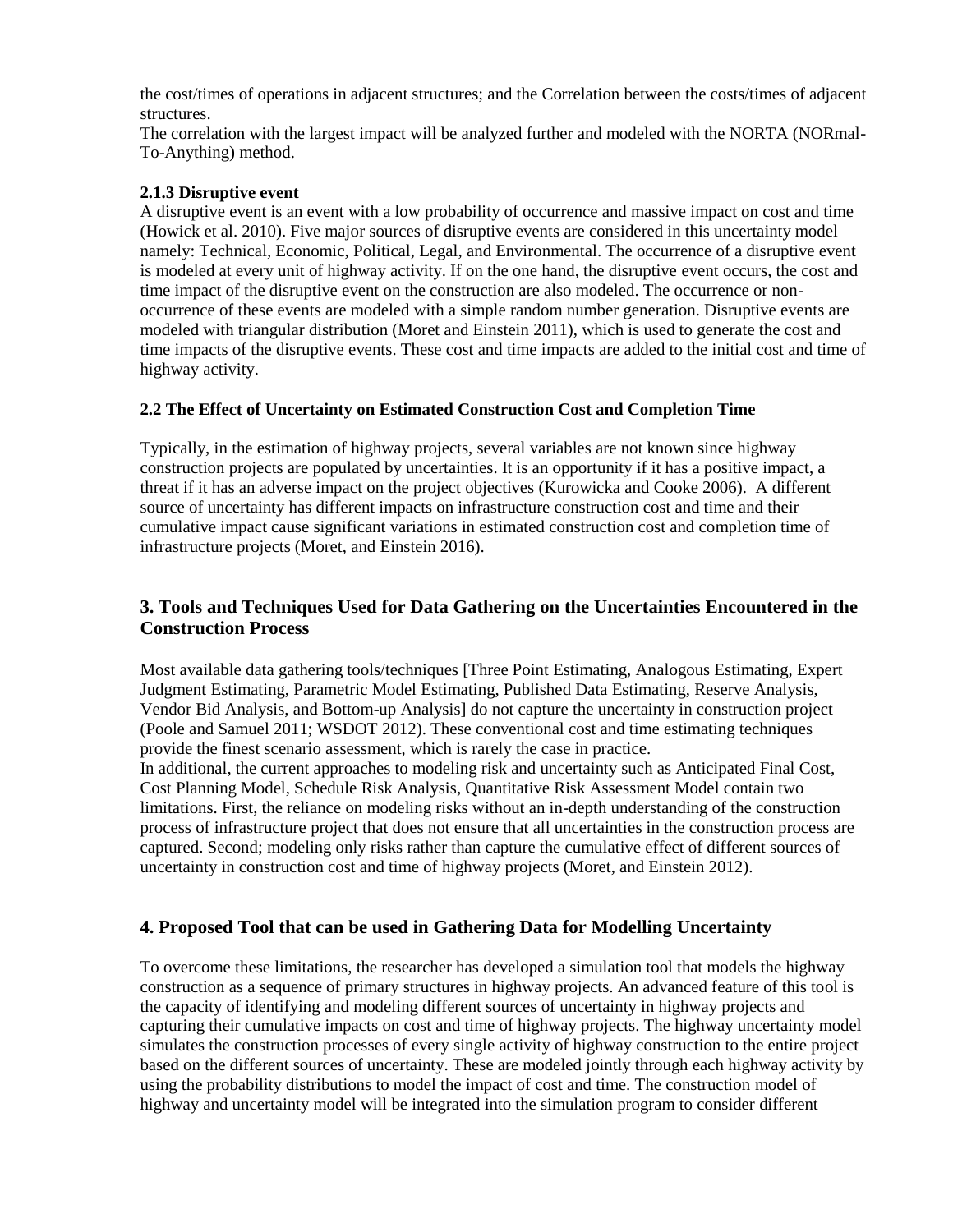construction activities and various uncertainties. Based on input data the cost and time of uncertainty in the construction of the highway are simulated.

## **4.1 Highway Construction Model**

The construction process of highway projects depends on the different parameters such as highway construction methods, geology, terrain, the location of the highway, etc. (Zayed et al. 2008). The construction process of highway consists of sequential, parallel and repeated activities. Therefore, construction of highway categorized as linear repetitive construction project (El-Rayes 2001). To evaluate these dependencies relation and its impact on the cost and the time of highway construction, the construction of the highway is modeled as a sequence of three main structures of highway construction namely Earthwork structures, Bridge structures, and Paving structures. The construction model analyses every single activity and sub-activity in the construction processes of the three most important structures identified. Activity networks are developed in the highway construction model to represent the particular construction process and calculate the construction cost and time of the highway project. In the highway construction model, the activity network consists of activities and sub-activities that are repeated numerous times during the construction of each structure. Thus, the interconnection of activities and subactivities models one structure and the interconnection of the different structure networks model the construction of the highway project. The representation of the construction process of highway projects with activity networks depends on an understanding of the construction process and provides the starting point to identify the sources of uncertainty in the construction of the highway (Moret 2011).

The following sections examine the three most important structures of highway construction.

## **4.1.1 Earthwork structure**

The construction of earthwork structure is modeled with two activities: cut (excavation) and filling. The construction of a cut(excavation) is modeled as a sequence of three following sub-activities: excavating the cut, improving the area, and stabilizing the trenches. Similarly, the construction of a filling is modeled as s sequence of the four following sub-activities: Clearing the soil, improving the area, filling, and compacting.

The construction cost and time of cuts are depended on the geology condition of excavation. Therefore, construction cost and time of five different cuts in various geology with appropriate excavation methods are considered: excavating Silt, excavating Soft Soil included Sand and Gravel using bulldozer below 150HP, excavating Hard Soil included Cobbles and Boulders using bulldozer below 300HP with ripper, excavating Rock using bulldozer above 300HP with ripper, excavating Rock using blasting. Differently, the construction of filling is characterized by recycling the good materials from excavated in the cuts, which is reused in the fillings. Thus only one cost and time are considered for filling activities. The cost and time of the earthwork structure are characterized by quantifying cost and time of each subactivity in each earthwork activity (Cut and filling) as a function of the cost per unit volume, the production rate, and the volume and mathematically modelled as shown in Equations 1 and 2.

| $Cost = cost$ per unit volume of sub-activity $\times$ Volume of sub-activity | (1) |
|-------------------------------------------------------------------------------|-----|
| Time = (Volume of sub-activity)/(production rate of sub-activity)             | (2) |

#### **4.1.2 Bridge structure**

The construction of a bridge is modeled with an activity network, which depends on the construction method of the bridge. Three most common bridge components used in highway projects are namely culvert, precast, and cast-in-place. The construction of culvert bridge is modeled with a combination of the following five sub-activities: Set Up Site, Culvert Bedding, Set Up Precast Culvert, Wing Wall, and Backfilling. The construction of the precast bridge is modeled with a combination of eight following subactivities: Set Up Site, Footing of Abutment, Abutment, Footing of Pier, Pier, Wing Wall, Set up Precast Deck, Backfilling. Also, the construction of cast-in-place bridge is modeled with a combination of the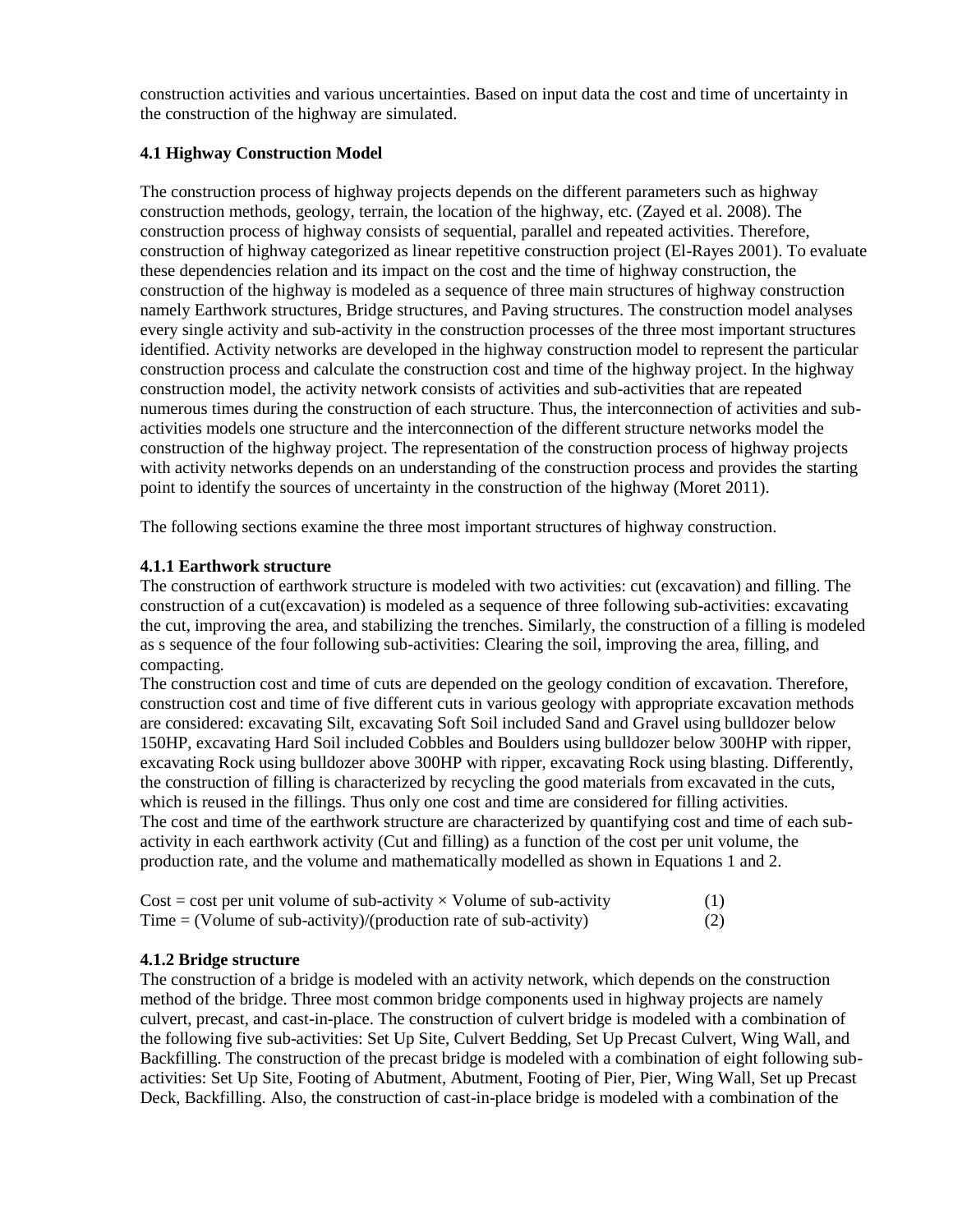following eight sub-activities: Set Up Site, Footing of Abutment, Abutment, Footing of Pier, Pier, Wing Wall, Cast-In-Place Deck, Backfilling.

The bridge structure is modeled with more complex activity network compare to earthwork structure. The activities can be either parallel or sequential, where the sequence of the operations depends on the bridge method and site condition. For bridges with a large number of spans, the activity network becomes proportionally larger. Since details of bridges are varied such as a number of spans, each bridge needs a customized activity network.

The cost and time of the bridge construction are characterized by quantifying the cost and the time of construction of each sub-activity of the bridge. The cost and time of bridge construction are mathematically modelled as shown in Equations 3 and 4.

| $Cost = \sum$ Activity cost                    |  |
|------------------------------------------------|--|
| Time = $\Sigma$ Activity time on critical path |  |

#### **4.1.3 Paving structure**

The construction of a pavement is modeled as a sequence of four following layers: Subgrade, Subbase, Base, and Surface. The cost and time of paving structure are characterized by quantifying the cost and time of each layer as a function of the cost per unit volume, the production rate, and the volume. The cost and time of bridge construction are mathematically modelled as shown in Equations 5 and 6.

| $Cost = cost$ per unit volume of layer $\times$ Volume of layer | (5) |
|-----------------------------------------------------------------|-----|
| Time = (Volume of layer)/(production rate of layer)             | (6) |

#### **4.2 Highway Uncertainty Model**

To overcome the existing limitations in current estimation tools and approaches to modelling risk and uncertainty (modelling risks without an in-depth understanding of the construction process of highway as a linear repetitive construction project, and modelling only risks rather than uncertainty) it is necessary to create a highway uncertainty model to estimate the cost and time of the project, based on an in-depth understanding of the construction process and model its different sources of uncertainty in the highway projects. Therefore, three sources of uncertainty which have a significant impact on the cost and time of the highway projects are identified: the variability in construction process of the highway; the correlations between construction cost and time of highway structures and/or activities; and the occurrence of disruptive events in highway project (Moret and Einstein 2016). The uncertainty model compares the impact of the different sources of uncertainty in highway projects and captures the cumulative impact of all three source of risks on the construction cost and time of the projects.

#### **5. Input Data and Data Gathering Tools**

From the preceding, it can be deduced that the proposed uncertainty model requires a significant amount of input data. Additional to the historical data in cost and time for each highway structure, the following supplementary input data are also needed to model the uncertainties in highway construction: probability distribution of highway activities cost and time; correlations between the costs and times of highway activities; likelihood of occurrence of disruptive events and distributions of their cost and time impacts during the construction of the highway.

According to Moret and Einstein (2012), data are often not freely available because cost and time of activities are considered sensitive information. As a result, correlations are rarely analysed, and the infrequent occurrence of disruptive events makes it difficult to gather data on them. However, historical datasets are available on the costs and times of highway projects and all detailed information such as a variation on the construction process and the cost and time correlation can be extracted from the historical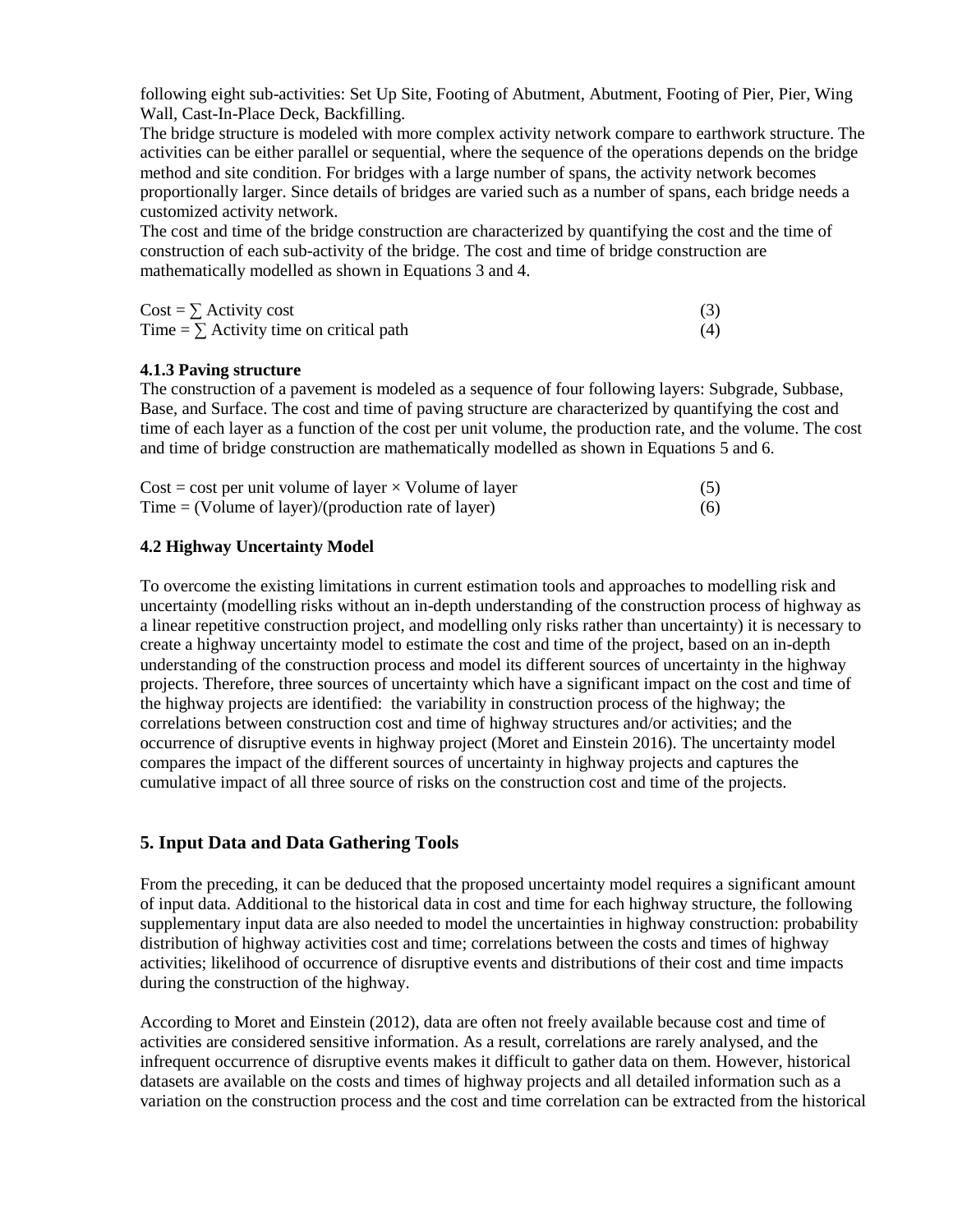datasets. To calibrate extracted information from the historical datasets and also to obtain inaccessible data such as the probability of occurrence and cost and time impacts of disruptive events, the expert opinions, and estimation values are obtained.

In developing the uncertainty model, earthwork experts, bridge experts, and paving experts are approached to estimate and provide the required information on cost and time variability, cost and time correlations and disruptive events. Experts with over 20 years of experience in the construction of highway projects and their respective fields will be used as sources of expert judgment.

| Highway       | Variation              |                        | Correlation            |                        | Disruptive Events     |                       |                                    |
|---------------|------------------------|------------------------|------------------------|------------------------|-----------------------|-----------------------|------------------------------------|
| Structure     | Cost                   | Time                   | Cost                   | Time                   |                       |                       | Occurrence Cost Impact Time Impact |
| Earthwork     | <b>Historical Data</b> |                        | <b>Historical Data</b> |                        | <b>Expert Opinion</b> |                       |                                    |
|               |                        | <b>Expert Estimate</b> |                        | <b>Expert Estimate</b> |                       |                       |                                    |
| <b>Bridge</b> | <b>Historical Data</b> |                        | <b>Historical Data</b> |                        |                       | <b>Expert Opinion</b> |                                    |
|               | <b>Expert Estimate</b> |                        | <b>Expert Estimate</b> |                        |                       |                       |                                    |
| Paving        | <b>Historical Data</b> |                        | <b>Historical Data</b> |                        | <b>Expert Opinion</b> |                       |                                    |
|               |                        | <b>Expert Estimate</b> |                        | <b>Expert Estimate</b> |                       |                       |                                    |

## **Table 1: The Input Data in Highway Structures and Uncertainties**

Table 1 shows the different components of the highway structure, distributed by the sources of uncertainty in the construction process of highway construction projects. Table 1 details the areas in which expert opinion will be sought. Variation: experts are to provide estimates of the construction cost and time of the unit volume of each activity of main highway structures. To model variability of cost and time, it is required that the expert estimates the possible construction cost and time of each activity at a minimum cost, most and maximum. Regarding the correlation uncertainty construct, experts are to specify the variation in cost and time of each activity and structure if the cost and time of previous activity or structure increases or decreases. While for the disruptive event, experts estimate the probability of occurrence and severity of outcome and the impact of each disruptive event on the construction cost and time of the structure. Similarly, to the variation section, the sequence of the minimum, most and maximum impact of disruptive events on cost and time of each highway structure are requested from the experts.

The networks modelling of the highway construction process and quantitative model of the three sources of uncertainty of highway project are after that combined in the Monte Carlo simulation tool. The required probability distributions, the NORTA method, and Markov processes are used in capturing the cumulative impact of each source of uncertainty in construction cost and time of highway projects. By simulating a highway project repetitively, it generates probability distributions for total construction cost and total time of highway project. Monte Carlo simulation generates input distributions in the aims of calculating the total cost and the total time output variables for each simulation run.

## **6. Conclusion and Recommendation**

This paper examines the different sources of uncertainty in the construction process of highway projects and its effect on the estimated cost and completion time of highway projects, towards developing a data gathering tool for modelling uncertainty in the construction process. The study established from literature survey that the sources of uncertainty in highway construction projects are variation, correlation and disruptive events and these have an adverse effect on construction cost and completion time of highway construction projects. A data gathering tool for use in modelling uncertainty in highway construction projects, using the main structures of highway construction and expert opinion.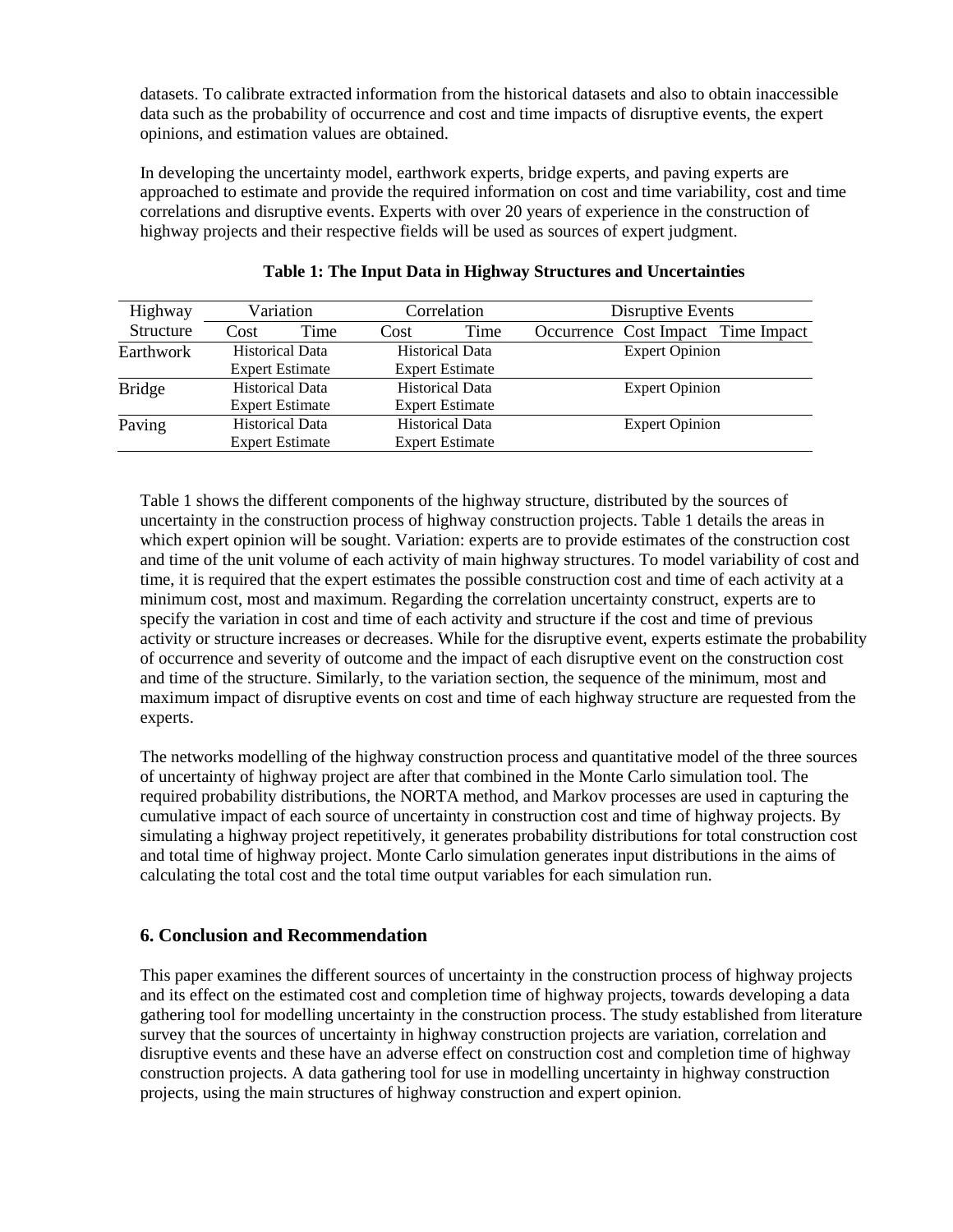The proposed highway construction uncertainty model makes several improvements to the field of cost and time estimation of a linear repetitive construction project such as highway projects. Modeling the uncertainties of cost and time in highway projects involves two steps: identification and quantification and most of the existing tools use estimation as a conceptual or template based construction management tool. By incorporating historical data and expert evaluation/opinions, the proposed model aims to bring the conceptual environment closer to reality. The highway uncertainty model, simulates the different sources of uncertainties in highway projects using two sources of data: historical data and expert estimation/opinions to improve the quality of the input data, and defines the outcomes of uncertainty to be positive or negative, resulting from three different sources of uncertainties, which allows construction managers to anticipate both opportunities and adverse events.

Sources of Uncertainty are identified from the literature review of previous researches and clarified through brainstorming of the experts. The identified uncertainties are quantified depending on the appropriate classification uncertainty type: variability is quantified by defining the probability distribution and the distribution parameters; cost correlations are quantified with correlation coefficients; a disruptive event is quantified with its likelihood of occurrence and the probability distributions of the cost impact and time impact. The highway construction uncertainty model provides a holistic four steps process in the aims of quantitatively analysing the overall uncertainty of the highway projects. The model computes the distributions of the total cost and the total time of highway project; it combines uncertainties to model their cumulative impact on total cost and total time of highway project; it quantifies the impact of each uncertainty on highway cost and time, and finally it visualizes the highway project cost and time.

Beside actual cost and time estimation and assessment of uncertainty impacts in highway projects, the proposed quantitative analysis has further uses. The quantitative analysis is a dynamic model that can be utilized during the life of the project to analyse new uncertainties, the effectiveness of countermeasures to mitigate threats or to take into consideration that some uncertainties have been eliminated. In principle, it can be used iteratively during the construction of the project to model the changing uncertainties. Contrary to other existing tools developed for construction infrastructure projects in general, the proposed data gathering tool is particularly well suited for projects characterized as being complex. This degree of complexity is given by the type of structure, the number of interconnected activities and the sources of uncertainty.

## **7. Further Research**

The paper recommends further research that will examine the quantified uncertainty encountered in the construction process of a highway project based on historical data and probability distributions and whether these can be used in explaining the theoretical uncertainty model developed. The data gathered will also be used in testing the effectiveness and validity of the proposed construction and uncertainty models.

## **8. Acknowledgement**

The financial assistance of the National Research Foundation (NRF) towards this research is hereby an acknowledged.

#### **9. References**